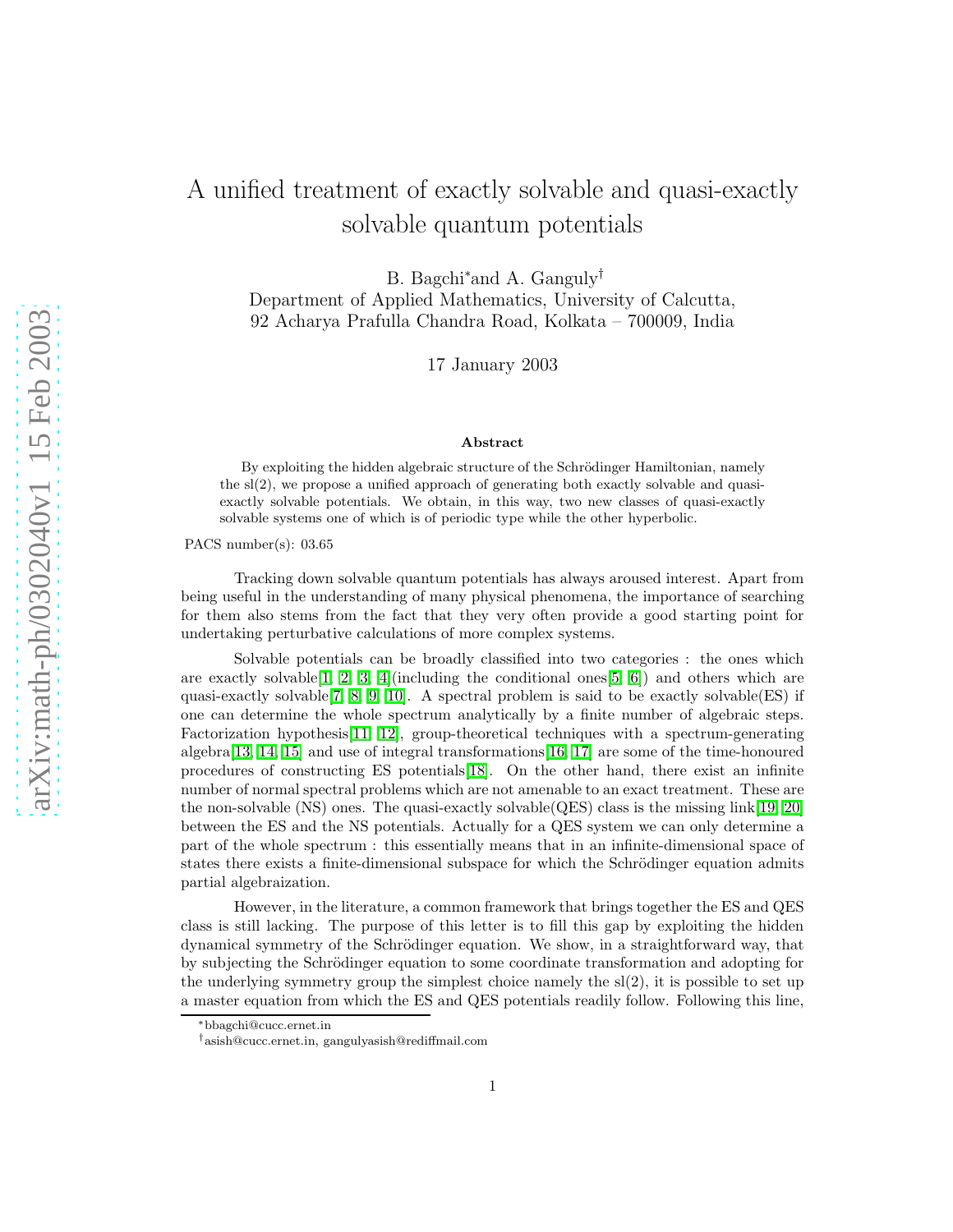we construct not only some of the well-known ES potentials which are with us for a long time but also uncover new families of QES potentials which hitherto have remained unnoticed.

Let us start with the following differential realization of the sl(2) generators  $T^{\pm}$ ,  $T^0$ given by

$$
T^{+} = \xi^{2} \frac{d}{d\xi} - n\xi \,, \quad T^{-} = \frac{d}{d\xi} \,, \quad T^{0} = \xi \frac{d}{d\xi} - \frac{1}{2}n \,, \tag{1}
$$

where  $\xi \in \mathbb{R}$  and n is some non-negative integer. These generators act on the represention space  $\mathcal{P}_n$  of polynomials in  $\xi$  of degree not exceeding n and obey the commutation relations

$$
[T^+, T^-] = -2T^0, \qquad [T^0, T^{\pm}] = \pm T^{\pm}.
$$
 (2)

Let us assume that the quantum Hamiltonian is expressible as a quadratic combinations of the generators  $T^a$  with constant coefficients, that is

$$
\mathcal{H} = -\sum_{a,b=0,\pm} C_{ab} T^a T^b - \sum_{a=0,\pm} C_a T^a - d(n) \,,\tag{3}
$$

where  $C_{ab}$ ,  $C_a$  are numerical parameters of which  $C_{ab}$  is symmetric and d is a suitably chosen constant that depends on n. Note that this functional dependence is single-valued for ES models, while it is multivalued for QES. In the latter case the range is  $\{d_0(n), d_1(n), \ldots, d_n(n)\}.$ 

Now from (1) it is easy to see that  $H$  has the representation

$$
\mathcal{H}(\xi) = -\sum_{j=2}^{4} B_j(\xi) \frac{d^{j-2}}{d\xi^{j-2}}.
$$
\n(4)

The coefficients  $B_j$ 's in (4) are the j-th degree polynomial in  $\xi$ :

$$
B_4(\xi) = C_{++} \xi^4 + 2C_{+0} \xi^3 + C_{00} \xi^2 + 2C_{0-} \xi + C_{--},
$$
  
\n
$$
B_3(\xi) = \frac{1 - n}{2} \frac{dB_4}{d\xi} + A_2(\xi),
$$
  
\n
$$
B_2(\xi) = \frac{n(n-1)}{12} \frac{d^2 B_4}{d\xi^2} - \frac{n}{2} \frac{dA_2}{d\xi} + \frac{n(n+2)}{12} C_{00} + d(n),
$$
\n(5)

where  $C_{+-} = C_{-+} = 0$  because of the constancy of the Casimir operator and  $A_2(\xi)$  $C_+\xi^2 + C_0\xi + C_-\,.$ 

However the coeffecient of  $d^2/d\xi^2$  in (4) is not unity. To achieve this we introduce the mapping  $u(\xi) = \int_{\xi}^{\xi} [B_4(\tau)]^{-1/2} d\tau$  thereby obtaining

$$
\mathcal{H}(u) = -\frac{d^2}{du^2} + \frac{1}{2\sqrt{B_4}} \left( \frac{dB_4}{d\xi} - 2B_3 \right) \bigg|_{\xi = \xi(u)} \frac{d}{du} - B_2 \bigg|_{\xi = \xi(u)} . \tag{6}
$$

To proceed further, we may look upon  $\mathcal{H}(u)$  as a 'coordinate-transformed' Schrödinger Hamiltonian. Indeed let us consider a change of variable  $x \to x(u)$  that transforms the Schrödinger wave function according to

$$
\psi(x) \to g(x)\chi(u(x)). \tag{7}
$$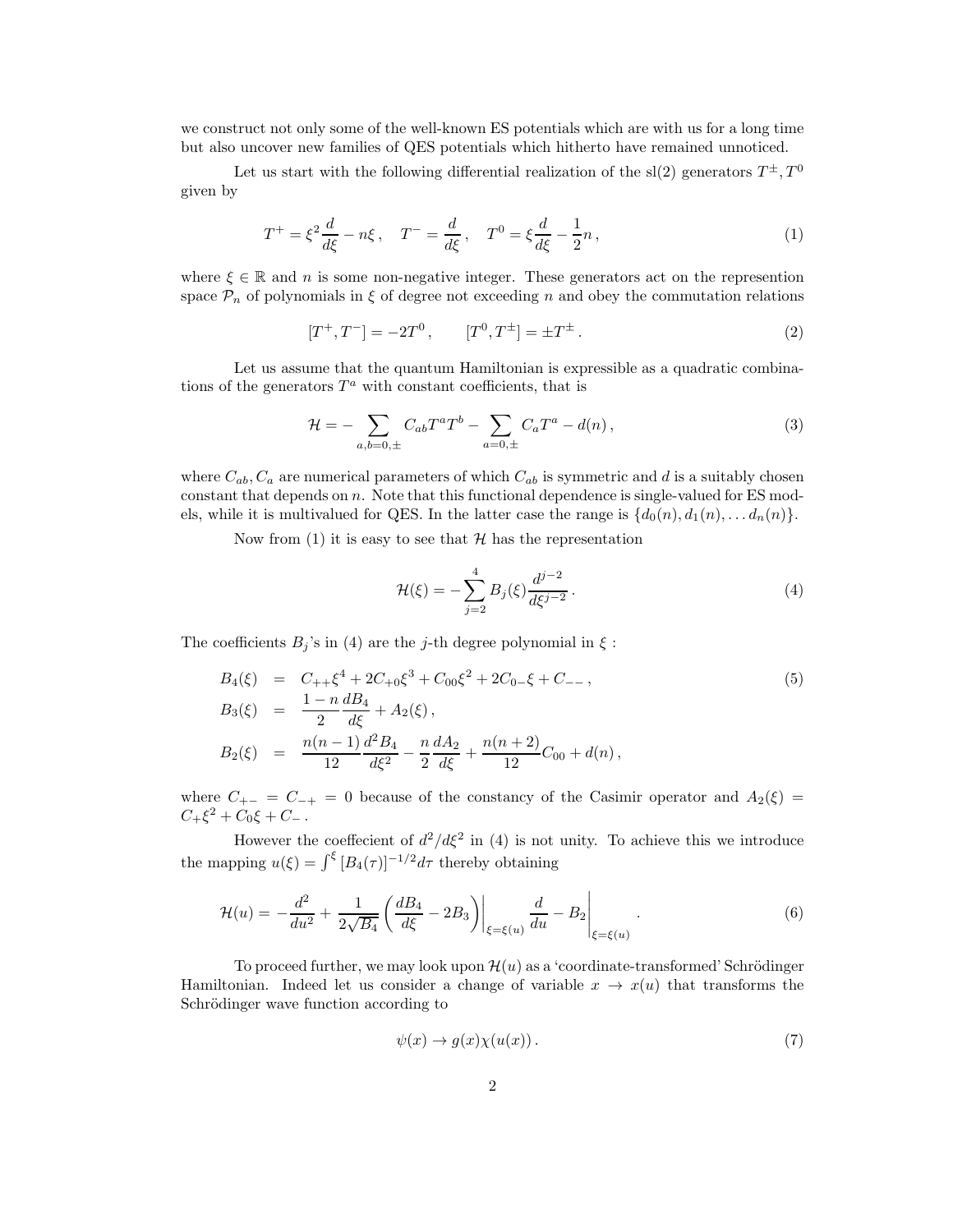The standard Schrödinger equation (with  $\hbar = 2m = 1$ ) with the potential  $V(x)$ 

$$
\left[-\frac{d^2}{dx^2} + V(x)\right]\psi(x) = E\psi(x)
$$
\n(8)

is then recast to the form

$$
-\frac{d^2\chi}{du^2} - \left[\frac{u''}{u'^2} + \frac{2g'}{u'g}\right]\frac{d\chi}{du} - \left[\frac{g''}{gu'^2} + \frac{E - V(x)}{u'^2}\right]\chi(u) = 0, \tag{9}
$$

where the primes denote derivatives with respect to  $x$ .

The general nature of (9) enables one to touch upon those differential equations whose solutions are well-known. In particular those which are associated with special functions can be considered for the determination of solvable potentials. Here we take a different route by seeking a direct correspondance of (9) with the 'coordinate-transformed' Schrödinger Hamiltonian  $H$ . We thus obtain

$$
V(x) = \left[ E - \frac{u'''}{2u'} + \frac{3}{4} \left( \frac{u''}{u'} \right)^2 - u'^2 \left\{ B_2 - \frac{1}{4} \left( 2 \frac{dB_3}{d\xi} - \frac{d^2 B_4}{d\xi^2} \right) - \frac{1}{16B_4} (2B_3 - \frac{dB_4}{d\xi}) (2B_3 - 3 \frac{dB_4}{d\xi}) \right\}_{\xi = \xi(u)} \right]_{u = u(x)} (10)
$$

In this connection we may emphasize that whereas for ES models the energy levels form an infinite sequence, in the QES case there can be at most  $(n+1)$  levels for each choice of n. It is thus appropriate to label the energy levels by an index j depending on n i. e.  $j = j(n)$  that runs with n and takes values  $0, 1, \ldots, n, \ldots$  of the ES models but assumes only a finite number of values  $\{0, 1, \ldots, n\}$  for QES.

In (10) the  $B_j$  (j = 2, 3, 4) functions of sl(2) have to be suitably adjusted against the arbitrary function  $u(x)$  of the coordinate transformation to have an acceptable form of the quantum potentials. For this the normalizability of the wave function is to be ensured. Note that in arriving at the form (10) we have eliminated the function  $q(x)$ . However, for a particular choice of  $u(x)$ , it can be determined from

$$
g(x) = (u')^{-1/2} \exp\left[\frac{1}{2} \int^{u(x)} \left\{ \frac{2B_3 - dB_4/d\xi}{2\sqrt{B_4}} \right\}_{\xi = \xi(u)} du\right].
$$
 (11)

Knowing  $u(x)$  and  $q(x)$  the wave function can be found from (7).

Equation (10) is the central result of our paper : it opens up a new approach of generating ES and QES potentials.

To see how our scheme works in practice, let us first address to the problem of deriving some well-known ES potentials from (10). Without giving the details of our calculations which are straightforword we present the results in standard forms[\[21\]](#page-7-20) :

• Harmonic oscillator:  $u = x$ ,  $B_4 = 1$ ,  $B_3 = -\omega \xi$ ,  $B_2 = n\omega$  [i. e. we choose  $C_{--} =$ 1,  $d(n) = n\omega/2$ ,  $C_0 = -\omega (\omega > 0)$ ,  $C_{++} = C_{+0} = C_{00} = C_{0-} = C_{+} = C_{-} = 0$ .

$$
V(x) = \frac{1}{4}\omega^2 x^2, \qquad E_j = (j + \frac{1}{2})\omega \,,
$$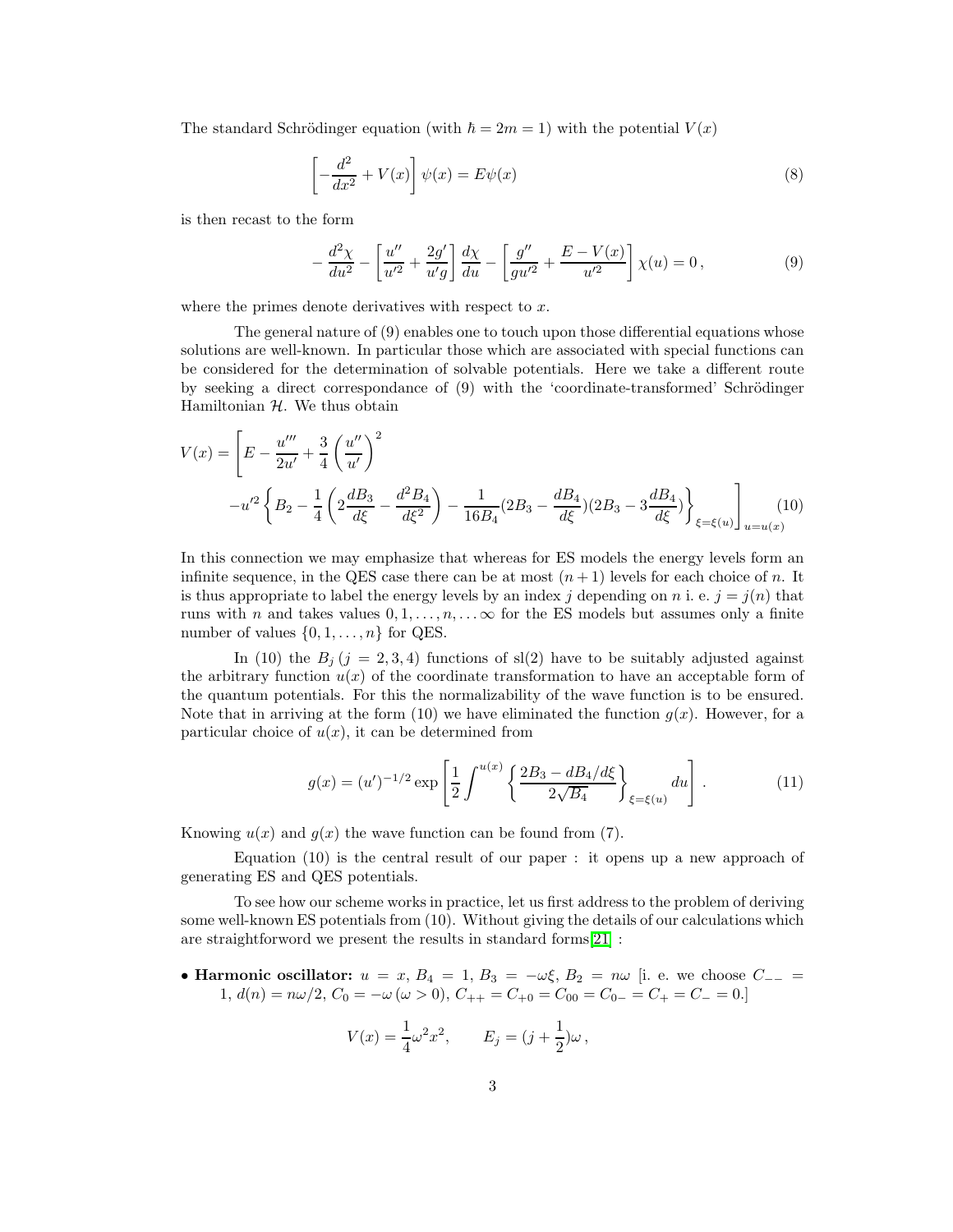$$
\psi_j(x) = \mathcal{N}_j \exp(-\frac{1}{4}\omega x^2) H_j(\sqrt{\frac{\omega}{2}}x), \quad j = 0, 1, \dots, n, \dots, \infty,
$$

 $\mathcal{N}_j$  being the normalization constant.

• Morse:  $u = x, B_4 = \alpha^2 \xi^2, B_3 = \alpha (\alpha - 2A)\xi + 2B\alpha, B_2 = -n^2 \alpha^2 + 2A n \alpha$  [i. e.  $C_{00} = \alpha^2$ ,  $C_{++} = C_{+0} = C_{0-} = C_{--} = C_{+} = 0$ ,  $C_0 = \alpha(n\alpha - 2A)$ ,  $d(n) =$  $An\alpha - 3n^2\alpha^2/4$ ,  $C_- = 2B\alpha$ .]

$$
V(x) = B^{2} \exp[-2\alpha x] - B(2A + \alpha) \exp[-\alpha x], \quad E_{j} = -(A - j\alpha)^{2},
$$

$$
\psi_j(x) = \mathcal{N}_j \exp[(j\alpha - A)x] \exp[-\frac{B}{\alpha}e^{-\alpha x}]L_j^{(2\frac{A}{\alpha} - 2j)}\left(\frac{2B}{\alpha}e^{-\alpha x}\right), \quad j = 0, 1, \dots, n, \dots \infty,
$$

 $\mathcal{N}_i$  being the normalization constant.

• Pöschl-Teller:  $u = x$ ,  $B_4 = 4\alpha^2(\xi^2 - 1)$ ,  $B_3 = 4\alpha\{(A + B + 2\alpha)\xi + B - A - \alpha\}$ ,  $B_2 =$  $\alpha^2(1-4n^2) + 2\alpha\{2n(A-B) + A+B\} + 4AB$  [i. e.  $C_{00} = 4\alpha^2 = -C_{--}, C_{++} = C_{+0} =$  $C_{0-} = C_+ = 0, d(n) = 4AB + \alpha^2(1+3n)(1-n) + 2n\alpha(3A - B) + 2\alpha(A + B), C_- =$  $4\alpha(B - A - \alpha), C_0 = 4\alpha\{A + B + \alpha(n + 1)\}.$ 

$$
V(x) = B(B - \alpha)\operatorname{cosech}^2 \alpha x - A(A + \alpha)\operatorname{sech}^2 \alpha x, \quad E_j = -(A - B - 2j\alpha)^2,
$$

$$
\psi_j(x) = \mathcal{N}_j \sinh^{B/\alpha} \alpha x \cosh^{-A/\alpha} \alpha x P_j^{\left(\frac{B}{\alpha}-\frac{1}{2},-\frac{A}{\alpha}-\frac{1}{2}\right)}(\cosh 2\alpha x), \ j = 0, 1, \ldots, n, \ldots \infty,
$$

 $\mathcal{N}_j$  being the normalization constant.

• Scarf II:  $u = x$ ,  $B_4 = \alpha^2(\xi^2 + 1)$ ,  $B_3 = \alpha(2A + 3\alpha)\xi + 2B\alpha$ ,  $B_2 = \alpha(n+1)\{\alpha(1-n)+2A\}$ [i. e. we choose  $C_{00} = C_{--} = \alpha^2$ ,  $C_0 = \alpha^2(n+2)+2A\alpha$ ,  $C_-=2B\alpha$ ,  $C_{++} = C_{+0} = C_{0-}$  $C_+ = 0, d(n) = \alpha^2 + A\alpha(3n + 2) + n\alpha^2(4 - 3n)/4.$ 

 $V(x) = [B^2 - A(A + \alpha)]\text{sech}^2\alpha x + B(2A + \alpha)\text{sech}\alpha x \tanh \alpha x,$ 

$$
E_j = -(A - j\alpha)^2, \quad j = 0, 1, ..., n, ... \infty,
$$

$$
\psi_j(x) = \mathcal{N}_j \cosh^{-A/\alpha} \alpha x \exp[-\frac{B}{\alpha} \tan^{-1}(\sinh \alpha x)] P_j^{(-i\frac{B}{\alpha} - \frac{A}{\alpha} - \frac{1}{2}, i\frac{B}{\alpha} - \frac{A}{\alpha} - \frac{1}{2})}(i \sinh \alpha x),
$$

 $\mathcal{N}_j$  being the normalization constant.

• Coulomb:  $u = 2\sqrt{x} (x > 0), B_4 = 4\xi, B_3 = e^2\xi/(n+l+1) + 8(l+1), B_2 = e^2(n+2l+1)$ 2)/(n + l + 1) [i. e.  $C_{0-} = 2$ ,  $C_0 = e^2/(n+l+1)$  (l ≥ 0),  $C_- = 2(4l+n+3)$ ,  $C_{++} =$  $C_{+0} = C_{00} = C_{--} = C_{+} = 0, d(n) = e^{2}(3n + 4l + 4)/2(n + l + 1).$ 

$$
V(x) = -\frac{e^2}{x} + \frac{l(l+1)}{x^2} (0 < x < \infty), \quad E_j = -\frac{e^4}{4(j+l+1)^2},
$$
  

$$
\psi_j(x) = \mathcal{N}_j x^{l+1} \exp\left[-\frac{e^2 x}{2(n+l+1)}\right] L_n^{(2l+1)}\left(\frac{e^2 x}{n+l+1}\right), j = 0, 1, \dots, n, \dots \infty,
$$

 $\mathcal{N}_j$  being the normalization constant.

Having dealt successfully with the generation of ES potentials all of which have been well studied in the literature, let us turn to the problem of finding QES potentials from (10). In the following we present two new families of QES potentials, one of which is periodic while the other is hyperbolic.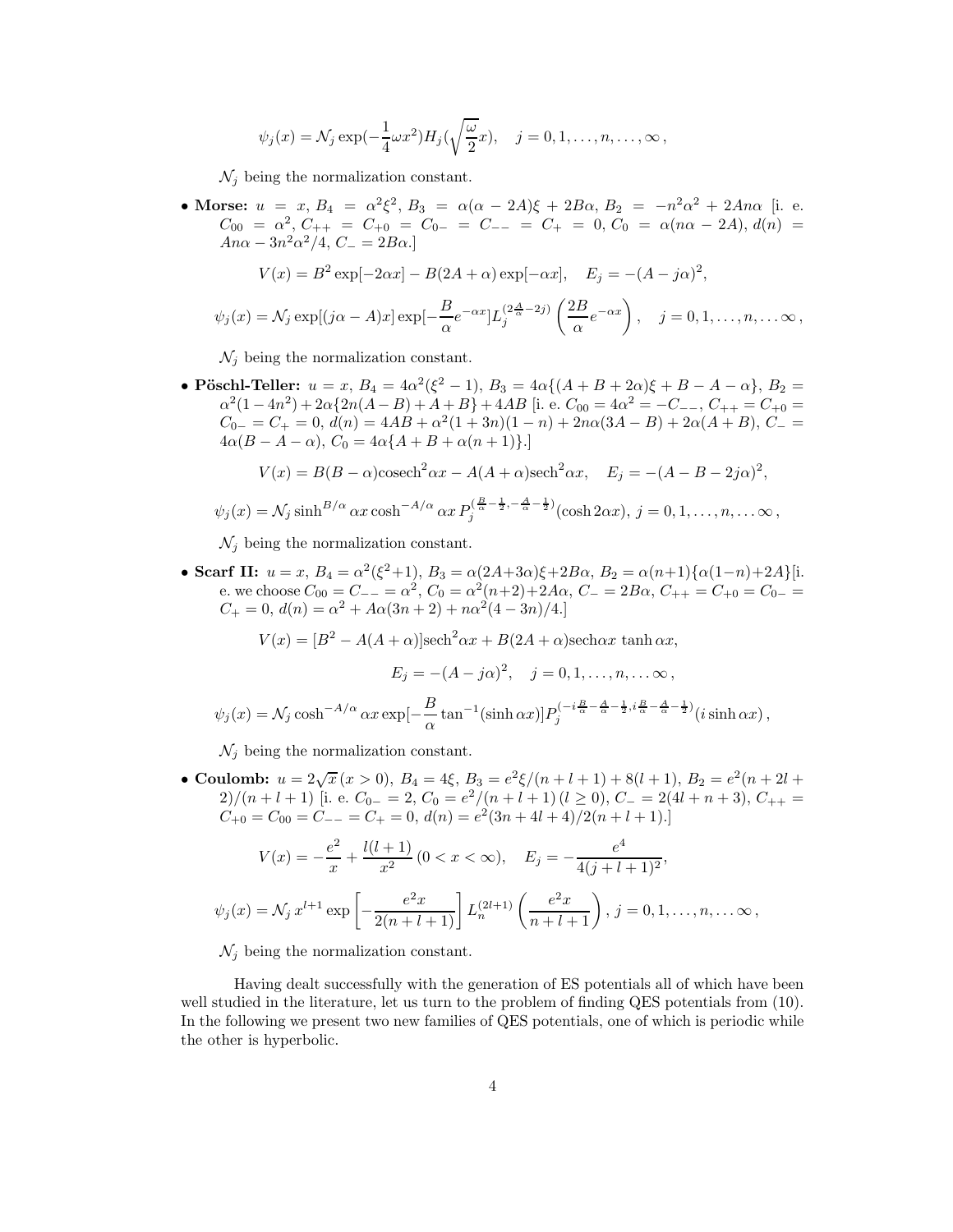## A. Periodic model

Consider the transformation  $u = x - a$   $(a \in \mathbb{R})$  along with the representation  $B_4 = \beta^2 (1 - \xi^2)$ [this comes about if we set  $C_{++} = C_{+0} = C_{0-} = 0$ ,  $C_{00} = -\beta^2 = -C_{--}, \beta \neq 0$ ]. This particular form for  $B_4$  immediately yields  $\xi = \cos \beta u$  and facilitates generating a periodic QES system. Indeed, trialing with various choices of  $B_3$  and  $B_2$  we have found that in all four algebraizations exist each leading to a distinct QES family. Our results are

1. 
$$
B_3 = -\alpha \xi^2 - 2\beta^2 \xi + \alpha \pm \beta^2
$$
,  $B_2 = n\alpha \xi + \frac{n(n+2)}{4}\beta^2 + d_j(n)$   
\n[ i. e.  $C_+ = -\alpha = \pm \beta^2 - C_-, C_0 = -(n+1)\beta^2, \alpha \neq 0$ ]  
\n $V_1(x) = -\frac{\alpha^2}{8\beta^2} \cos 2\beta(x - a) - \alpha(n+1)\cos \beta(x - a) - \frac{\beta^2}{4}$   
\n $E_j = \frac{n(n+2)}{4}\beta^2 - \frac{\alpha^2}{8\beta^2} \mp \frac{\alpha}{2} + d_j(n), \quad j = 0, 1, ..., n$ ,  
\n $\psi_j(x) = \sin\left\{(\delta_{k+1}\frac{\pi}{2} + \beta \frac{x - a}{2}\right\} \exp[-\frac{\alpha}{\beta^2} \sin^2(\beta \frac{x - a}{2})] \sum_{r=0}^n b_j^{(r)} \cos^r \beta(x - a), (k = +, -).$   
\n2.  $B_3 = \alpha \xi^2 - 2\beta^2 \xi - \alpha \pm \beta^2$ ,  $B_2 = -n\alpha \xi + \frac{n(n+2)}{4}\beta^2 + d_j(n)$   
\n[ i. e.  $C_+ = \alpha = \pm \beta^2 - C_-, C_0 = -(n+1)\beta^2, \alpha \neq 0$ ]  
\n $V_2(x) = -\frac{\alpha^2}{8\beta^2} \cos 2\beta(x - a) + \alpha(n+1) \cos \beta(x - a) - \frac{\beta^2}{4}$   
\n $E_j = \frac{n(n+2)}{4}\beta^2 - \frac{\alpha^2}{8\beta^2} \pm \frac{\alpha}{2} + d_j(n), \quad j = 0, 1, ..., n$ ,  
\n $\psi_j(x) = \sin\left\{(\delta_{k+1}\frac{\pi}{2} + \beta \frac{x - a}{2}\right) \exp[\frac{\alpha}{\beta^2} \sin^2(\beta \frac{x - a}{2})] \sum_{r=0}^n b_j^{(r)} \cos^r \beta(x - a), (k = +, -)$   
\n3.  $B_3 = \pm \alpha \xi^2 - 3\beta^2 \xi \mp \alpha, B_2 = \frac{n(n+4)}{4}\beta^2 + d_j(n) \mp n\alpha$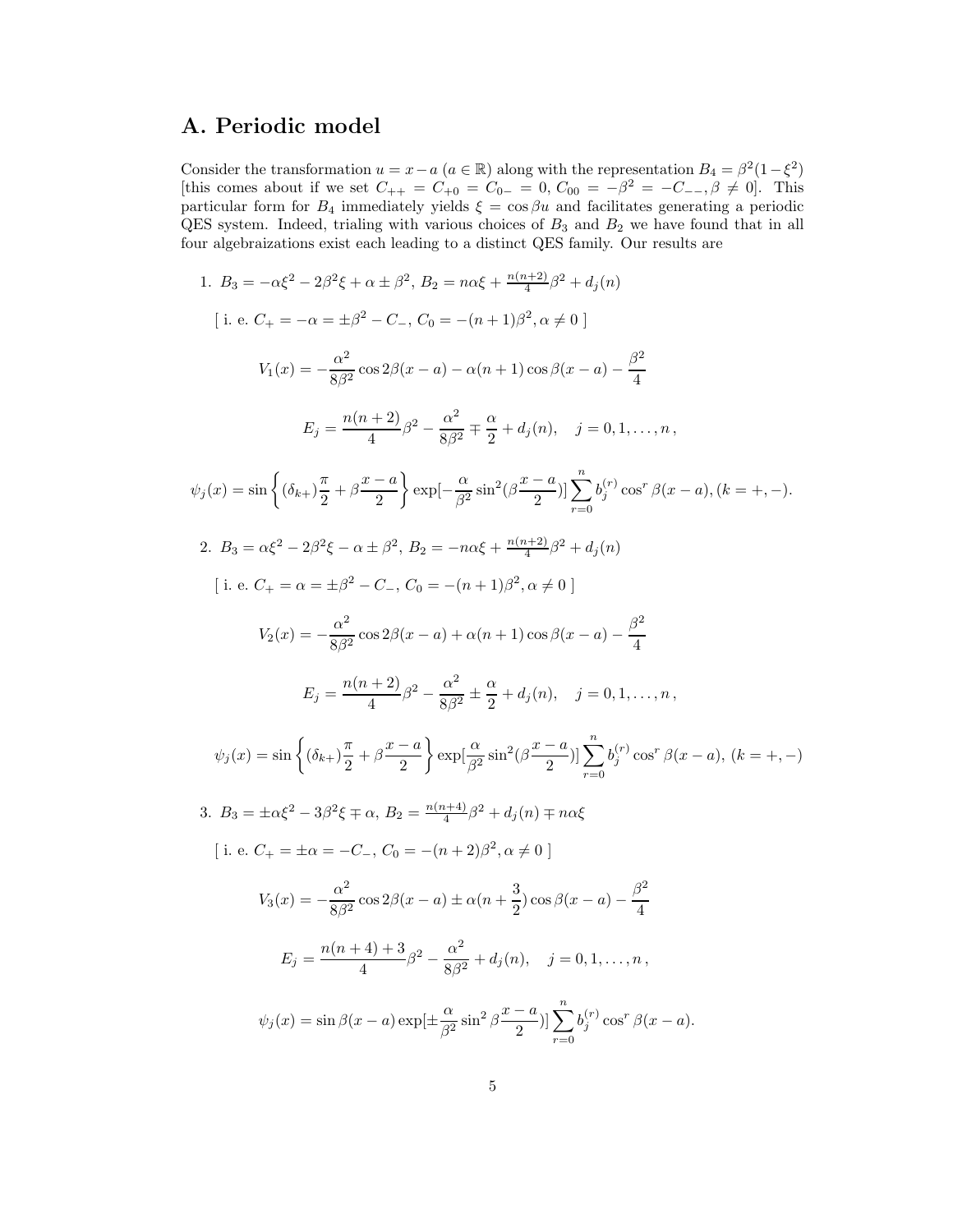4. 
$$
B_3 = \pm \alpha \xi^2 - \beta^2 \xi \mp \alpha
$$
,  $B_2 = \mp n \alpha \xi + \frac{n^2}{4} \beta^2 + d_j(n)$   
\n[ i. e.  $C_+ = \pm \alpha = -C_-, C_0 = -n\beta^2, \alpha \neq 0$  ]  
\n $V_4(x) = -\frac{\alpha^2}{8\beta^2} \cos 2\beta(x - a) \pm \alpha(n + \frac{1}{2}) \cos \beta(x - a) - \frac{\beta^2}{4}$   
\n $E_j = \frac{n^2 - 1}{4} \beta^2 - \frac{\alpha^2}{8\beta^2} + d_j(n), \quad j = 0, 1, ..., n,$   
\n $\psi_j(x) = \exp[\pm \frac{\alpha}{\beta^2} \sin^2 \beta \frac{x - a}{2}] \sum_{r=0}^n b_j^{(r)} \cos^r \beta(x - a).$ 

The above potentials are new and appear in the true spirit of QES. It should be noted that the particular class corresponding to  $n = 0$  for  $V_1(x)$  has been studied for understanding nonaveraged properties of disordered systems [\[22\]](#page-7-21). The coefficients  $b_j^{(r)}$ ,  $r = 1, 2, \ldots n$  and  $d_j(n)$  appearing in the Bloch wave functions  $\psi_j(x)$  and band-edge energies are to be calculated from (9) for a given n. It is found that number of levels in the algebraic sector is  $2|m|$ , where m is the coefficient of  $\alpha \cos \beta(x-a)$  in the potentials.

### B. Generalized double-well potential

With  $u = x - a(a \in \mathbb{R})$ , we next adopt for  $B_4$  the choice  $B_4 = 4\gamma^2(\xi^2 - 1)$ [i. e. if we set  $C_{++} = C_{+0} = C_{0-} = 0, C_{00} = 4\gamma^2 = -C_{--}, \gamma \neq 0.$  ξ turns out to be in the hyperbolic form  $\xi = \cosh 2\gamma u$ . As before we carry out trials with  $B_3$  and  $B_2$  to arrive at the following four types of algebraizations:

1. 
$$
B_3 = 2\gamma^2 \eta \xi^2 + 8\gamma^2 \xi + 2\gamma^2 (\pm 2 - \eta), B_2 = -n\gamma^2 (2\eta \xi + n + 2) + d_j(n)
$$
  
\n[ i. e.  $C_+ = 2\gamma^2 \eta = \pm 4\gamma^2 - C_-, C_0 = 4\gamma^2 (n + 1), \eta \neq 0$ ]  
\n $V_1(x) = \frac{\gamma^2 \eta^2}{8} \cosh 4\gamma (x - a) + 2\eta \gamma^2 (n + 1) \cosh 2\gamma (x - a) - \frac{\gamma^2 \eta^2}{8}$   
\n $E_j = -[(n + 1)^2 \pm \eta] \gamma^2 + d_j(n), \quad j = 0, 1, ..., n,$ 

$$
\psi_j(x) = [(\delta_{k+}) \sinh \gamma(x-a) + (\delta_{k-}) \cosh \gamma(x-a)] \exp\left[\frac{\eta}{4} \cosh 2\gamma(x-a)\right]
$$

$$
\times \sum_{r=0}^n b_j^{(r)} \cosh^r 2\gamma(x-a), \quad (k = +, -).
$$

2. 
$$
B_3 = 2\gamma^2(-\eta\xi^2 + 4\xi + \eta \pm 2), B_2 = n\gamma^2(2\eta\xi - n - 2) + d_j(n)
$$
  
\n[i. e.  $C_+ = -2\gamma^2\eta = \pm 4\gamma^2 - C_-, C_0 = 4\gamma^2(n+1), \eta \neq 0$ ]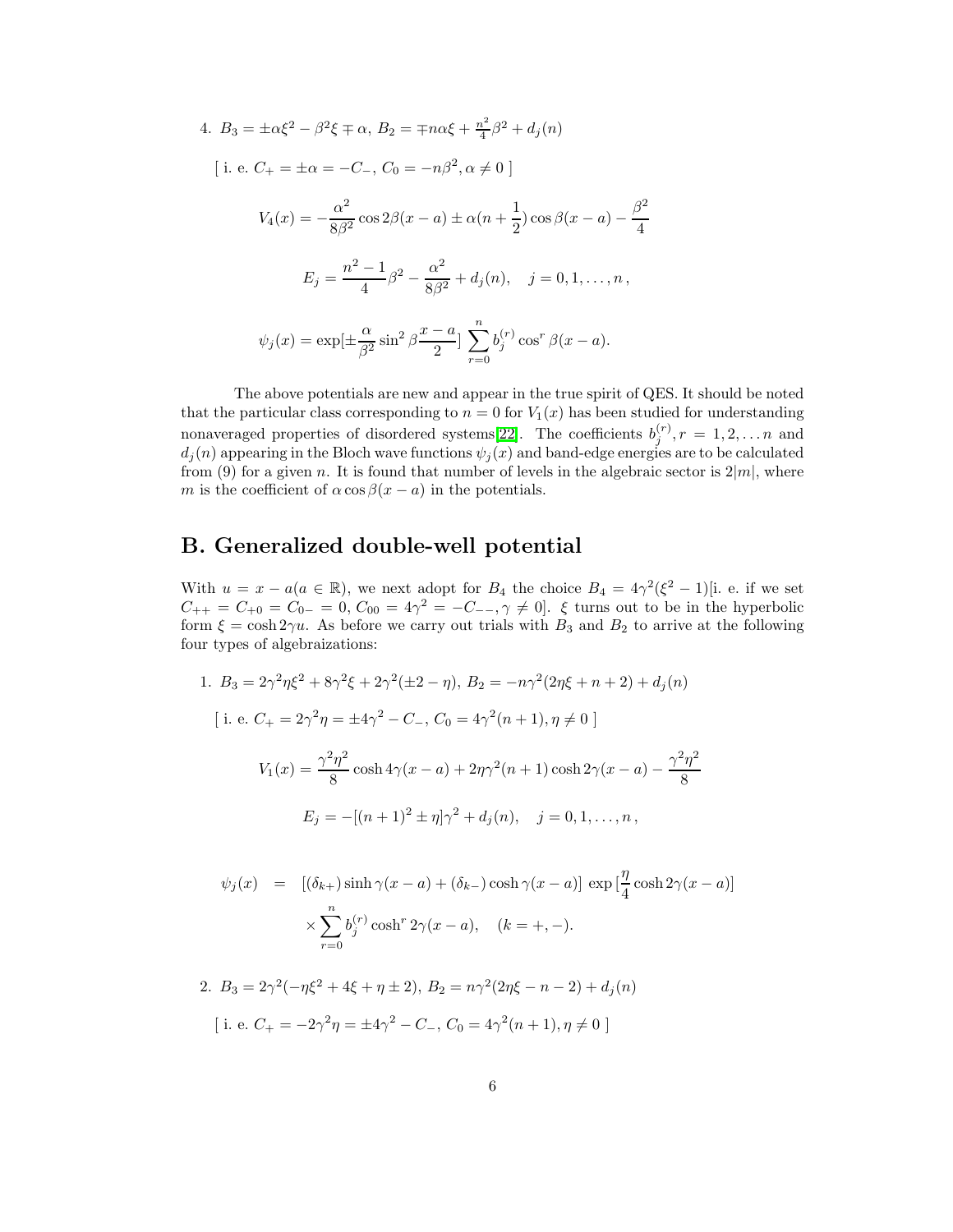$$
V_2(x) = \frac{\gamma^2 \eta^2}{8} \cosh 4\gamma (x - a) - 2\eta \gamma^2 (n + 1) \cosh 2\gamma (x - a) - \frac{\gamma^2 \eta^2}{8}
$$
  
\n
$$
E_j = -[(n + 1)^2 \mp \eta] \gamma^2 + d_j(n), \quad j = 0, 1, ..., n,
$$
  
\n
$$
\psi_j(x) = [(\delta_{k+}) \sinh \gamma (x - a) + (\delta_{k-}) \cosh \gamma (x - a)] \exp[-\frac{\eta}{4} \cosh 2\gamma (x - a)]
$$
  
\n
$$
\times \sum_{r=0}^n b_j^{(r)} \cosh^r 2\gamma (x - a), \quad (k = +, -).
$$
  
\n3.  $B_3 = 2\gamma^2 (\mp \eta \xi^2 + 2\xi \pm \eta], B_2 = n\gamma^2 (\pm 2\eta \xi - n) + d_j(n)$   
\n[i. e.  $C_+ = \mp 2\gamma^2 \eta = -C_-, C_0 = 4n\gamma^2, \eta \neq 0]$   
\n
$$
V_3(x) = \frac{\gamma^2 \eta^2}{8} \cosh 4\gamma (x - a) \mp 2\eta \gamma^2 (n + \frac{1}{2}) \cosh 2\gamma (x - a) - \frac{\gamma^2 \eta^2}{8}
$$
  
\n
$$
E_j = -n^2 \gamma^2 + d_j(n), \quad j = 0, 1, ..., n,
$$
  
\n
$$
\psi_j(x) = \exp[\mp \frac{\eta}{4} \cosh 2\gamma (x - a)] \sum_{r=0}^n b_j^{(r)} \cosh^r 2\gamma (x - a).
$$
  
\n4.  $B_3 = 2\gamma^2 (\mp \eta \xi^2 + 6\xi \pm \eta), B_2 = n\gamma^2 (\pm 2\eta \xi - n - 4) + d_j(n)$   
\n[i. e.  $C_+ = \mp 2\gamma^2 \eta = -C_-, C_0 = 4\gamma^2 (n + 2), \eta \neq 0]$   
\n
$$
V_4(x) = \frac{\gamma^2 \eta^2}{8} \cosh 4\gamma (x - a) \mp 2\eta \gamma^2 (n + \frac{3}{2}) \cosh 2\gamma (x - a) - \frac{\gamma^2 \eta^2}{8}
$$

The potentials  $V_1, V_2, V_3, V_4$  may be looked upon as hyperbolic counterparts to those of the periodic model. These generalize the bistable potential studied in the context of homonuclear diatomic molecule[\[23\]](#page-7-22). Our potentials are also of interest in spin-boson and spin-spin interacting models where similar hyperbolic forms are known to exist[\[24\]](#page-7-23). As before the coefficients  $b_j^{(r)}$  in the wave functions and  $d_j(n)$  in the energies are determined for a given *n* from (9). The number of analytically known levels is  $2|t|$ , *t* being the coefficient of  $2\eta\gamma^2 \cosh 2\gamma(x-a)$ .

To summarize, we have presented a unified approach of generating ES and QES potentials by exploiting the hidden  $sl(2)$  symmetry of the Schrödinger equation and setting up a master equation. Our scheme is especially suitable for generating new types of solvable potentials as we have demonstrated for the QES cases.